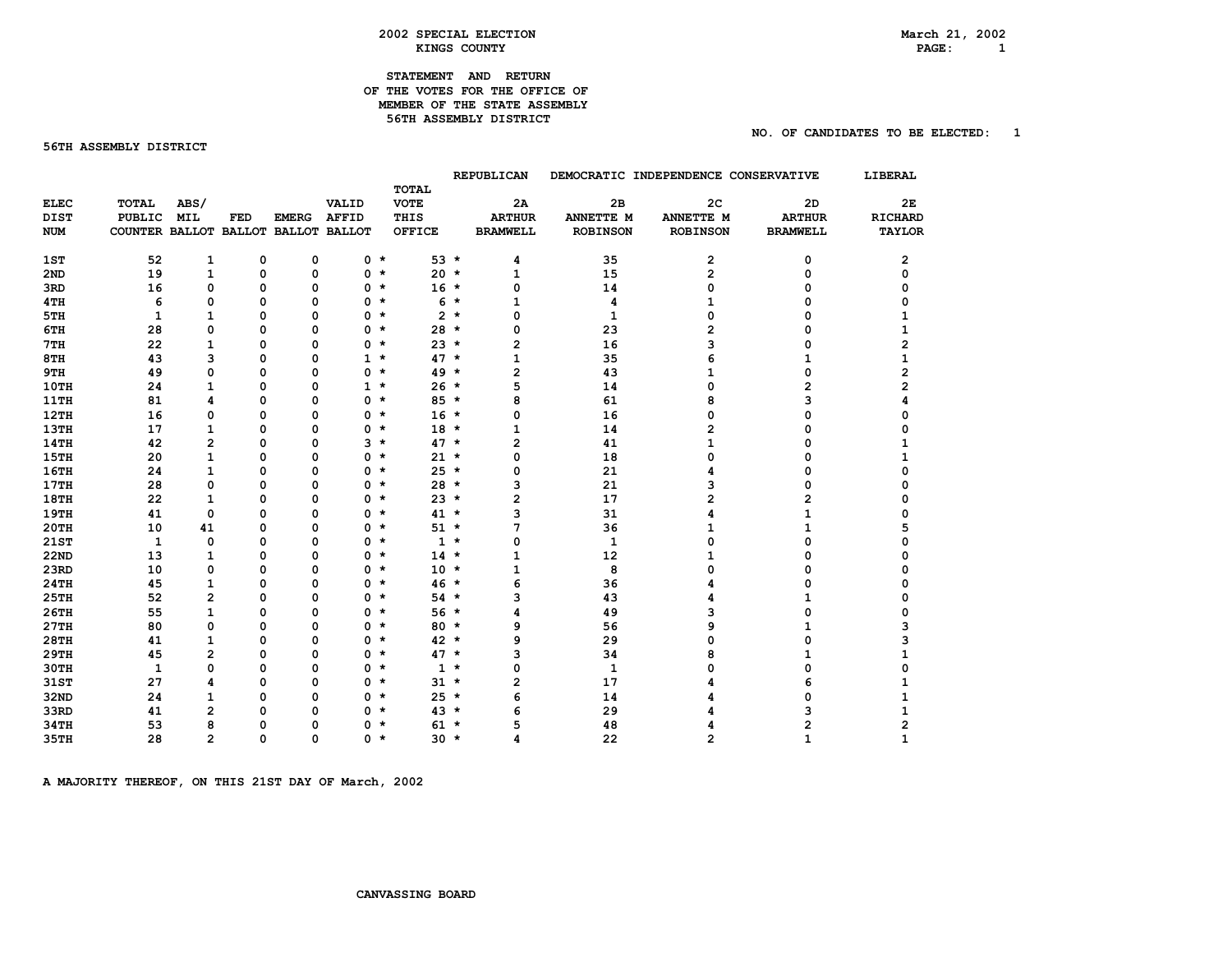# **2002 SPECIAL ELECTION March 21, 2002 EXINGS COUNTY RESOURCE AND RESOURCE ASSESSED ASSOCIATE** AND PAGE 2 **1A**

# **STATEMENT AND RETURN OF THE VOTES FOR THE OFFICE OF MEMBER OF THE STATE ASSEMBLY 56TH ASSEMBLY DISTRICT**

 **NO. OF CANDIDATES TO BE ELECTED: 1** 

**56TH ASSEMBLY DISTRICT LIBERTARIAN** 

| <b>ELEC</b> | 2I           |             | <b>UNRE</b>             |
|-------------|--------------|-------------|-------------------------|
| <b>DIST</b> | SAM          | <b>SCAT</b> | CORD                    |
| <b>NUM</b>  | <b>SLOAN</b> | <b>VOTE</b> | <b>VOTE</b>             |
|             |              |             |                         |
| 1ST         | $\mathbf{1}$ | 0           | 9                       |
| 2ND         | 0            | 0           | $\overline{\mathbf{c}}$ |
| 3RD         | $\mathbf{1}$ | 0           | $\mathbf{1}$            |
| 4TH         | 0            | 0           | $\mathbf 0$             |
| 5TH         | 0            | 0           | 0                       |
| 6TH         | $\mathbf{1}$ | 0           | $\mathbf{1}$            |
| 7TH         | 0            | 0           | 0                       |
| 8TH         | $\mathbf 0$  | 0           | 3                       |
| 9TH         | 0            | 0           | 1                       |
| 10TH        | $\mathbf{1}$ | 0           | $\overline{a}$          |
| <b>11TH</b> | $\mathbf{1}$ | 0           | 0                       |
| 12TH        | 0            | 0           | 0                       |
| <b>13TH</b> | 0            | 0           | $\mathbf{1}$            |
| 14TH        | 0            | 0           | 2                       |
| 15TH        | 0            | 0           | $\overline{a}$          |
| 16TH        | 0            | 0           | 0                       |
| 17TH        | 0            | 0           | $\mathbf{1}$            |
| 18TH        | 0            | 0           | 0                       |
| 19TH        | 0            | 0           | $\overline{a}$          |
| <b>20TH</b> | 0            | 0           | $\mathbf{1}$            |
| <b>21ST</b> | 0            | 0           | 0                       |
| <b>22ND</b> | 0            | 0           | 0                       |
| 23RD        | 0            | 0           | $\mathbf{1}$            |
| <b>24TH</b> | 0            | 0           | 0                       |
| 25TH        | $\mathbf{1}$ | 0           | 2                       |
| 26TH        | 0            | 0           | 0                       |
| 27TH        | 0            | 0           | 2                       |
| <b>28TH</b> | $\mathbf 0$  | 0           | $\mathbf{1}$            |
| <b>29TH</b> | 0            | 0           | 0                       |
| 30TH        | $\mathbf 0$  | 0           | 0                       |
| 31ST        | $\mathbf{1}$ | 0           | 0                       |
| 32ND        | 0            | 0           | 0                       |
| 33RD        | 0            | 0           | $\mathbf 0$             |
| 34TH        | 0            | 0           | $\mathbf 0$             |
| <b>35TH</b> | $\mathbf 0$  | 0           | $\mathbf 0$             |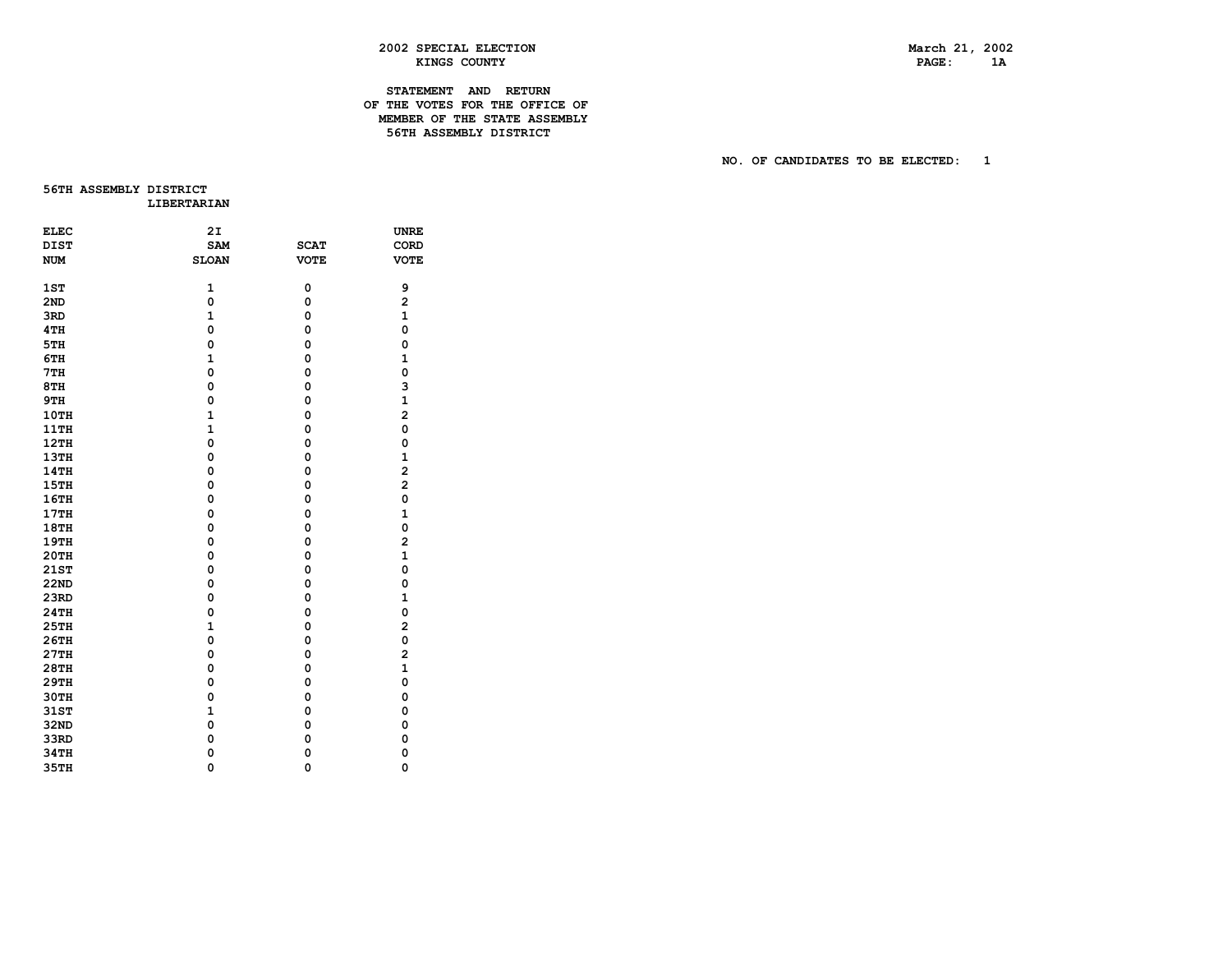### **2002 SPECIAL ELECTION March 21, 2002 KINGS COUNTY**

# **STATEMENT AND RETURN OF THE VOTES FOR THE OFFICE OF MEMBER OF THE STATE ASSEMBLY 56TH ASSEMBLY DISTRICT**

### **56TH ASSEMBLY DISTRICT**

# **NO. OF CANDIDATES TO BE ELECTED: 1**

|             |                                     |                         |          |              |              |                             |        | <b>REPUBLICAN</b> |                         | DEMOCRATIC INDEPENDENCE CONSERVATIVE |                 | LIBERAL        |
|-------------|-------------------------------------|-------------------------|----------|--------------|--------------|-----------------------------|--------|-------------------|-------------------------|--------------------------------------|-----------------|----------------|
| <b>ELEC</b> | TOTAL                               | ABS/                    |          |              | VALID        | <b>TOTAL</b><br><b>VOTE</b> |        | 2A                | 2B                      | 2 <sub>C</sub>                       | 2D              | 2Е             |
| <b>DIST</b> | <b>PUBLIC</b>                       | <b>MIL</b>              | FED      | <b>EMERG</b> | <b>AFFID</b> | THIS                        |        | <b>ARTHUR</b>     | ANNETTE M               | ANNETTE M                            | <b>ARTHUR</b>   | <b>RICHARD</b> |
| <b>NUM</b>  | COUNTER BALLOT BALLOT BALLOT BALLOT |                         |          |              |              | <b>OFFICE</b>               |        | <b>BRAMWELL</b>   | <b>ROBINSON</b>         | <b>ROBINSON</b>                      | <b>BRAMWELL</b> | <b>TAYLOR</b>  |
|             |                                     |                         |          |              |              |                             |        |                   |                         |                                      |                 |                |
| 36TH        | 77                                  | 18                      | 0        | $\mathbf 0$  | $0 *$        |                             | $95 *$ | 27                | 54                      | 4                                    | 7               | 0              |
| 37TH        | 32                                  | 0                       | 0        | $\mathbf 0$  | $0 *$        |                             | $32 *$ | $\mathbf{1}$      | 27                      | 4                                    | 0               | 0              |
| <b>38TH</b> | 14                                  | $\mathbf{1}$            | 0        | $\mathbf 0$  | 0            | $\star$                     | $15 *$ | 2                 | 12                      | 0                                    | 0               | 0              |
| <b>39TH</b> | 47                                  | $\mathbf{1}$            | 0        | $\Omega$     | $0 *$        |                             | 48 *   | 4                 | 40                      | 1                                    | 0               | 1              |
| <b>40TH</b> | 43                                  | 0                       | $\Omega$ | $\Omega$     | 0            | $\star$                     | $43*$  | 4                 | 33                      | 6                                    | 0               | 0              |
| <b>41ST</b> | 46                                  | 0                       | $\Omega$ | $\Omega$     | 0            | $\star$                     | $46*$  | 5                 | 37                      | 3                                    | 0               | 0              |
| <b>42ND</b> | 28                                  | $\mathbf{1}$            | 0        | $\Omega$     | 0            | $\star$                     | $29 *$ | $\overline{2}$    | 19                      | 1                                    | 2               | 2              |
| 43RD        | 46                                  | $\mathbf{1}$            | $\Omega$ | $\mathbf 0$  | $0 *$        |                             | $47 *$ | 0                 | 42                      | з                                    | 2               | $\Omega$       |
| <b>44TH</b> | 33                                  | $\mathbf{1}$            | 0        | $\mathbf 0$  | 0            | $\star$                     | $34 *$ | 1                 | 27                      | 3                                    | $\mathbf{1}$    | 2              |
| <b>45TH</b> | 42                                  | $\overline{\mathbf{c}}$ | $\Omega$ | $\mathbf 0$  | $0 *$        |                             | $44 *$ | 6                 | 31                      | 4                                    | 2               | 1              |
| <b>46TH</b> | 54                                  | $\overline{2}$          | 0        | $\mathbf 0$  | 0            | $\star$                     | $56 *$ | 3                 | 46                      | 4                                    | 1               | 0              |
| <b>47TH</b> | 17                                  | 3                       | $\Omega$ | $\Omega$     | 0            | $\star$                     | $20 *$ | 1                 | 16                      | 2                                    | 0               | ი              |
| <b>48TH</b> | 35                                  | $\overline{\mathbf{c}}$ | 0        | $\Omega$     | 0            | $\star$                     | $37 *$ | 1                 | 30                      | 3                                    | 0               | 1              |
| <b>49TH</b> | 25                                  | $\Omega$                | 0        | 0            | $0 *$        |                             | $25 *$ | 0                 | 19                      | 3                                    | 0               | 3              |
| <b>50TH</b> | 38                                  | 3                       | O        | $\mathbf 0$  | $0 *$        |                             | $41 *$ | 2                 | 33                      | 2                                    | 0               | $\overline{2}$ |
| 51ST        | 39                                  | 0                       | $\Omega$ | $\Omega$     | $0 *$        |                             | $39 *$ | 0                 | 33                      | 2                                    | 0               |                |
| 52ND        | 37                                  | $\mathbf{1}$            | 0        | $\Omega$     | 0            | $\star$                     | $38 *$ | 3                 | 28                      | 4                                    |                 |                |
| 53RD        | 77                                  | 3                       | $\Omega$ | $\Omega$     | $1 *$        |                             | $81 *$ | 5                 | 70                      | 6                                    | O               | ი              |
| <b>54TH</b> | 39                                  | $\mathbf{1}$            | 0        | $\Omega$     | $0 *$        |                             | $40 *$ | 3                 | 25                      | 9                                    | 0               | 3              |
| 55TH        | 11                                  | 0                       | 0        | $\mathbf 0$  | 0            | $\star$                     | $11 *$ | 1                 | 8                       | 2                                    | 0               |                |
| 56TH        | $\overline{2}$                      | 0                       | $\Omega$ | $\Omega$     | $0 *$        |                             | $2 *$  | 0                 | $\overline{\mathbf{c}}$ | 0                                    | 0               | 0              |
| 57TH        | 0                                   | 0                       | $\Omega$ | 0            | 0            | $\star$                     | $0 *$  | 0                 | 0                       | 0                                    | 0               | O              |
| <b>58TH</b> | 0                                   | 0                       | o        | $\Omega$     | 0            | $\star$                     | $0 *$  | 0                 | 0                       | 0                                    | O               | O              |
| <b>59TH</b> | 29                                  | 0                       | 0        | $\Omega$     | 0            | $\star$                     | $29 *$ | 0                 | 22                      | 0                                    | O               | 6              |
| <b>60TH</b> | 10                                  | $\mathbf 0$             | 0        | 0            | $0 *$        |                             | $10 *$ | 0                 | 6                       | 0                                    | 0               | 4              |
| <b>61ST</b> | 99                                  | 0                       | 0        | $\mathbf 0$  | $1 *$        | $100 *$                     |        | 0                 | 67                      | 6                                    | 0               | 24             |
| 62ND        | 33                                  | 0                       | $\Omega$ | $\Omega$     | $0 *$        |                             | $33 *$ | 3                 | 25                      | 3                                    | 0               | 0              |
| 63RD        | 47                                  | 3                       | 0        | $\Omega$     | 0            | $\star$                     | $50 *$ | 4                 | 37                      | 5                                    | з               |                |
| <b>64TH</b> | 31                                  | $\overline{2}$          | $\Omega$ | $\Omega$     | 0            | $\star$                     | $33 *$ | 2                 | 24                      | 5                                    | 1               | ŋ              |
| <b>65TH</b> | 15                                  | 18                      | 0        | $\Omega$     | 0            | $\star$                     | $33 *$ | з                 | 24                      | 5                                    | 0               | ი              |
| <b>66TH</b> | $\mathbf{1}$                        | $\overline{2}$          | 0        | 0            | 0            | $\star$                     | $3*$   | 0                 | 3                       | 0                                    | 0               |                |
| <b>67TH</b> | 4                                   | 0                       | O        | $\mathbf 0$  | 0            | $\star$                     | $4 *$  | 1                 | $\mathbf{2}$            | 0                                    | O               | n              |
| <b>68TH</b> | 33                                  | 0                       | o        | $\mathbf 0$  | 0            | $\star$                     | $33 *$ | 1                 | 25                      | 5                                    |                 |                |
| 69TH        | 4                                   | 0                       | O        | $\mathbf 0$  | 0            | $\star$                     | 4 *    | 0                 | 3                       | n                                    |                 |                |
| <b>70TH</b> | 10                                  | $\Omega$                | $\Omega$ | $\Omega$     | 0 *          |                             | $10 *$ | $\Omega$          | 9                       | 0                                    | $\Omega$        | O              |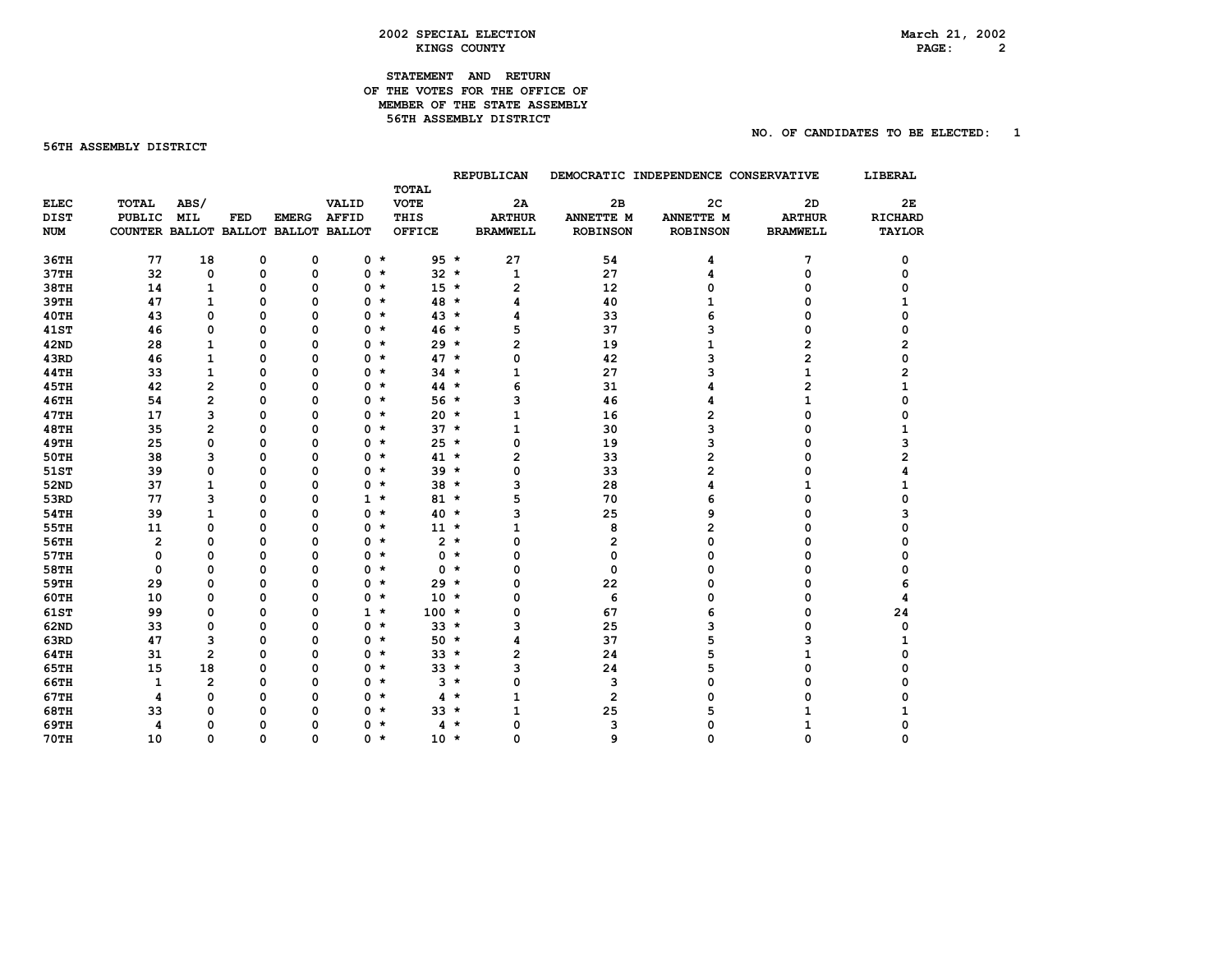# **2002 SPECIAL ELECTION March 21, 2002 EXINGS COUNTY AND RESOUNT RESOURCE ASSESSED ASSESSED AT A PAGE 2A A**

# **STATEMENT AND RETURN OF THE VOTES FOR THE OFFICE OF MEMBER OF THE STATE ASSEMBLY 56TH ASSEMBLY DISTRICT**

 **NO. OF CANDIDATES TO BE ELECTED: 1** 

**56TH ASSEMBLY DISTRICT LIBERTARIAN** 

| <b>ELEC</b> | 2I             |             | <b>UNRE</b>             |
|-------------|----------------|-------------|-------------------------|
| <b>DIST</b> | <b>SAM</b>     | <b>SCAT</b> | CORD                    |
| <b>NUM</b>  | <b>SLOAN</b>   | <b>VOTE</b> | <b>VOTE</b>             |
|             |                |             |                         |
| 36TH        | 0              | 0           | 3                       |
| 37TH        | 0              | 0           | 0                       |
| 38TH        | 0              | 0           | $\mathbf{1}$            |
| 39TH        | $\overline{a}$ | 0           | $\mathbf 0$             |
| <b>40TH</b> | 0              | 0           | $\mathbf 0$             |
| <b>41ST</b> | 0              | 0           | $\mathbf{1}$            |
| 42ND        | 0              | 0           | 3                       |
| 43RD        | 0              | 0           | 0                       |
| <b>44TH</b> | 0              | 0           | 0                       |
| <b>45TH</b> | 0              | 0           | 0                       |
| 46TH        | 0              | 0           | $\overline{a}$          |
| 47TH        | 0              | 0           | $\mathbf{1}$            |
| <b>48TH</b> | 0              | 0           | $\overline{\mathbf{c}}$ |
| <b>49TH</b> | 0              | 0           | 0                       |
| <b>50TH</b> | 0              | 0           | $\overline{\mathbf{c}}$ |
| 51ST        | $\mathbf 0$    | 0           | 0                       |
| 52ND        | $\mathbf 0$    | 0           | $\mathbf{1}$            |
| 53RD        | 0              | 0           | $\mathbf 0$             |
| <b>54TH</b> | 0              | 0           | $\mathbf 0$             |
| 55TH        | 0              | 0           | $\mathbf 0$             |
| 56TH        | 0              | 0           | 0                       |
| 57TH        | 0              | 0           | 0                       |
| 58TH        | 0              | 0           | 0                       |
| 59TH        | 0              | 0           | 1                       |
| 60TH        | 0              | 0           | $\mathbf 0$             |
| <b>61ST</b> | 0              | 0           | 3                       |
| 62ND        | $\mathbf 0$    | 0           | $\overline{a}$          |
| 63RD        | 0              | 0           | 0                       |
| 64TH        | $\mathbf 0$    | 0           | $\mathbf{1}$            |
| 65TH        | $\mathbf 0$    | 0           | $\mathbf{1}$            |
| 66TH        | 0              | 0           | 0                       |
| 67TH        | 0              | 0           | 1                       |
| 68TH        | 0              | 0           | $\mathbf 0$             |
| 69TH        | 0              | 0           | 0                       |
| <b>70TH</b> | $\mathbf 0$    | 0           | $\mathbf{1}$            |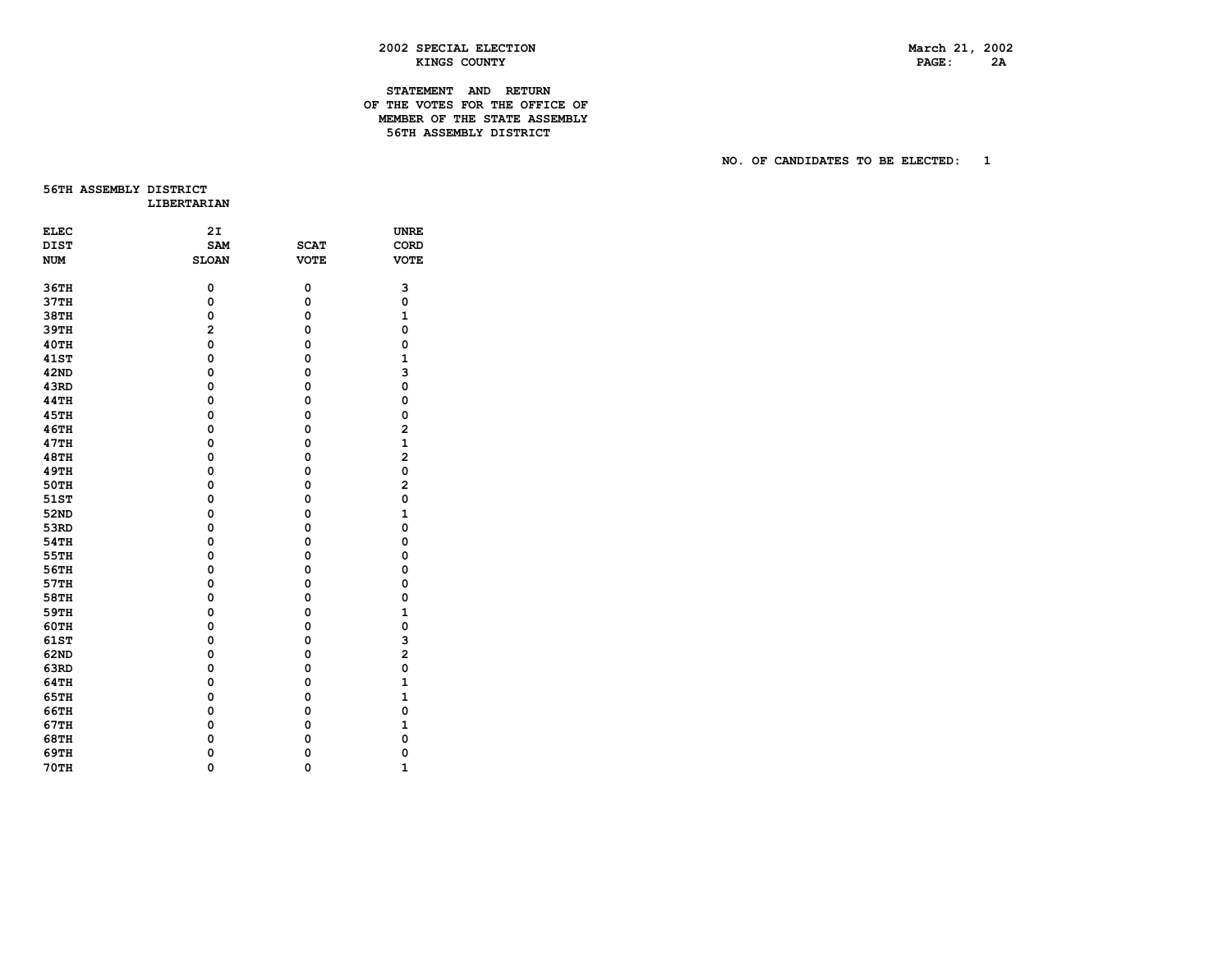# **2002 SPECIAL ELECTION March 21, 2002**  KINGS COUNTY

# **STATEMENT AND RETURN OF THE VOTES FOR THE OFFICE OF MEMBER OF THE STATE ASSEMBLY 56TH ASSEMBLY DISTRICT**

### **56TH ASSEMBLY DISTRICT**

 **NO. OF CANDIDATES TO BE ELECTED: 1** 

PAGE: 3

|              |                                     |             |             |              |                |         |               |            | REPUBLICAN      |                 | DEMOCRATIC INDEPENDENCE CONSERVATIVE |                 | LIBERAL        |
|--------------|-------------------------------------|-------------|-------------|--------------|----------------|---------|---------------|------------|-----------------|-----------------|--------------------------------------|-----------------|----------------|
|              |                                     |             |             |              |                |         | TOTAL         |            |                 |                 |                                      |                 |                |
| <b>ELEC</b>  | <b>TOTAL</b>                        | ABS/        |             |              | VALID          |         | <b>VOTE</b>   |            | 2A              | 2B              | 2 <sub>C</sub>                       | 2D              | 2E             |
| <b>DIST</b>  | <b>PUBLIC</b>                       | <b>MIL</b>  | FED         | <b>EMERG</b> | <b>AFFID</b>   |         | THIS          |            | <b>ARTHUR</b>   | ANNETTE M       | ANNETTE M                            | <b>ARTHUR</b>   | <b>RICHARD</b> |
| <b>NUM</b>   | COUNTER BALLOT BALLOT BALLOT BALLOT |             |             |              |                |         | <b>OFFICE</b> |            | <b>BRAMWELL</b> | <b>ROBINSON</b> | <b>ROBINSON</b>                      | <b>BRAMWELL</b> | <b>TAYLOR</b>  |
| <b>71ST</b>  | 7                                   | 0           | 0           | 0            |                | $0 *$   |               | $7 *$      | 0               | 6               | 0                                    | ŋ               |                |
| <b>72ND</b>  | $\mathbf{2}$                        | 0           | 0           | $\mathbf 0$  |                | $0 *$   |               | $2 *$      |                 | 0               |                                      |                 |                |
| 73RD         | 31                                  | 2           | n           | O            | 0              | $\star$ |               | $33 *$     |                 | 26              |                                      |                 |                |
| <b>74TH</b>  |                                     | 0           | n           | Ω            | 0              | $\star$ |               | $4 *$      |                 | 2               |                                      |                 |                |
| <b>75TH</b>  |                                     | 0           | n           | O            | 0              | $\star$ |               | $1 \star$  |                 |                 |                                      |                 |                |
| <b>76TH</b>  | 24                                  |             | O           | 0            | 0              | $\star$ | $25 *$        |            |                 | 23              |                                      |                 |                |
| 77TH         | 26                                  |             | n           | O            |                | $0 *$   | $27 *$        |            |                 | 20              |                                      |                 |                |
| <b>78TH</b>  | 3                                   | 0           |             |              | 0              | $\star$ | 3             | $\star$    |                 | 3               |                                      |                 |                |
| 79TH         | 27                                  | 3           |             | Ω            |                | $0 *$   |               | $30 *$     |                 | 27              |                                      |                 |                |
| <b>80TH</b>  | 18                                  | 0           |             | Ω            |                | $0 *$   | $18 *$        |            |                 | 13              |                                      |                 |                |
| 81ST         | 34                                  |             |             | 0            | $\mathbf{2}^-$ | $\star$ |               | $37 \star$ |                 | 31              |                                      |                 |                |
| <b>82ND</b>  | O                                   | 0           |             | O            | 0              | $\star$ |               | $0 *$      |                 | 0               |                                      |                 |                |
| 83RD         | 0                                   | 0           |             | 0            | 0              | $\star$ |               | $0 *$      |                 | 0               |                                      |                 |                |
| <b>84TH</b>  | 0                                   | 0           |             | O            | 0              | $\star$ |               | $0 *$      |                 | 0               |                                      |                 |                |
| <b>85TH</b>  | 31                                  |             | O           | 0            | 0              | $\star$ |               | $32 *$     |                 | 26              |                                      |                 |                |
| <b>86TH</b>  | 25                                  | 0           | n           | 0            | 0              | $\star$ | $25 *$        |            |                 | 23              |                                      |                 |                |
| <b>87TH</b>  | 10                                  | 0           | O           | 0            |                | $0 *$   | $10 *$        |            |                 | 4               |                                      |                 |                |
| <b>88TH</b>  | 23                                  |             | n           | $\Omega$     |                | $0 *$   | $24$ *        |            | 0               | 15              |                                      | O               |                |
| <b>89TH</b>  | <b>NOT</b>                          | <b>USED</b> |             |              |                | $\star$ |               | $\star$    |                 |                 |                                      |                 |                |
| <b>90TH</b>  | $\mathbf 0$                         | 0           | $\mathbf 0$ | 0            |                | $0 *$   |               | $0 *$      | 0               | 0               | 0                                    | 0               | n              |
| 91ST         | <b>NOT</b>                          | <b>USED</b> |             |              |                | *       |               | $\star$    |                 |                 |                                      |                 |                |
| <b>92ND</b>  | 0                                   | 0           | 0           | 0            |                | $0 *$   |               | $0 *$      | 0               | 0               | 0                                    | O               |                |
| 93RD         | 1                                   | 0           | 0           | 0            |                | $0 *$   |               | $1 \star$  | 0               | 1               | 0                                    | 0               |                |
| <b>TOTAL</b> | 2442                                | 159         | 0           | 0            |                | 9 *     | $2610 *$      |            | 195             | 1975            | 202                                  | 51              | 111            |